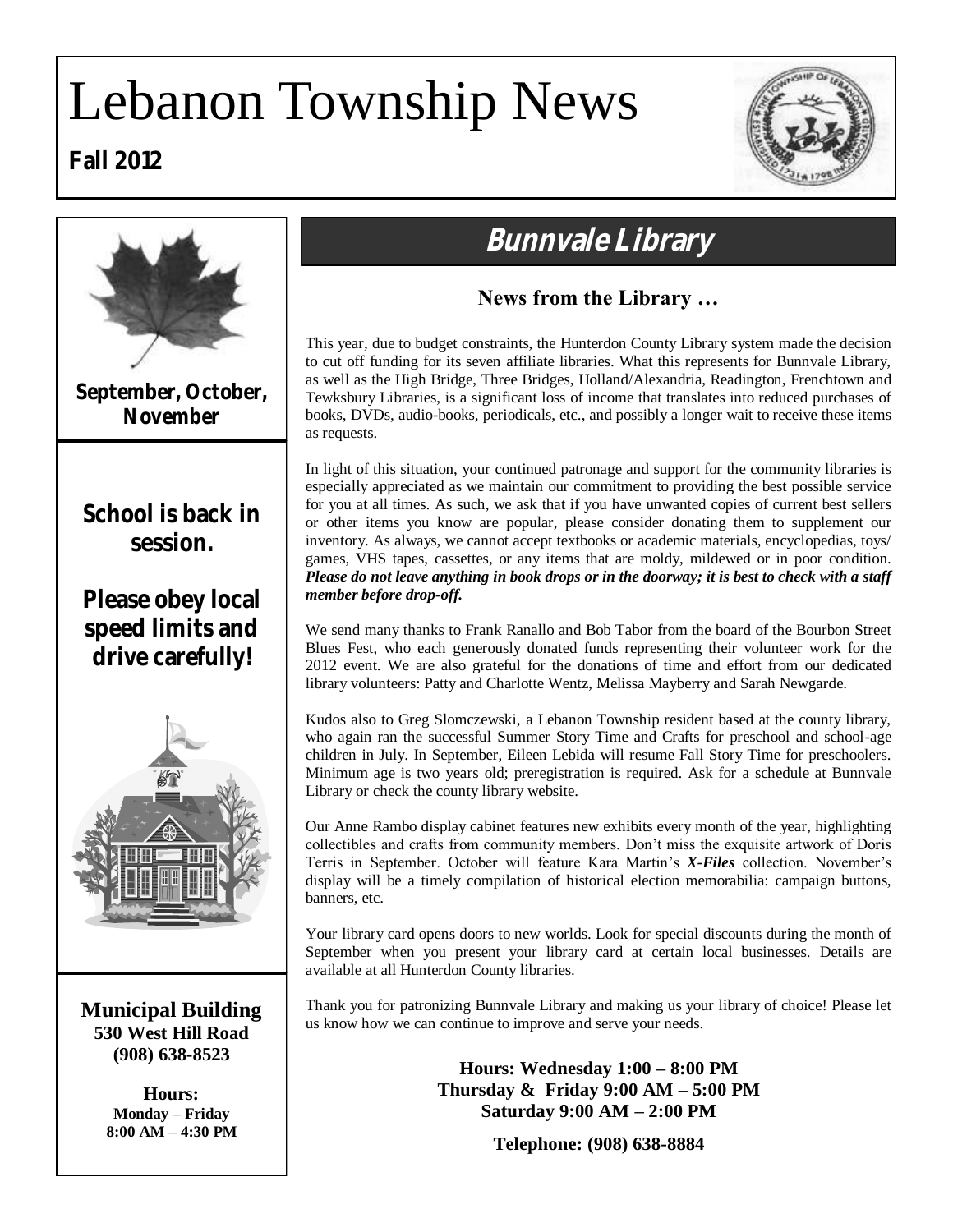# **Memorial Park**

Friends of Memorial Park Present…

# 11<sup>th</sup> Annual Day in the Park



Saturday, September 8, 2012 (Rain date Sept. 9) 12:00 p.m. to 5:00 p.m. FREE Admission

Don't miss out on a minute of the fun! This great fall day in the park includes:

- MUSIC-Great local bands all day
- FOOD-Purchase delicious fare from local restaurants
- FUN-Kids' events and activities, crafters and vendors, pie bake-off and tasting, cake walk, silent auction, basket raffle, and more!

*All proceeds benefit Lebanon Township Memorial Park.* 

At Lebanon Township Memorial Park, Bunnvale Road, Lebanon Township (across from Woodglen School). For more information, visit www.lebanontownship.net.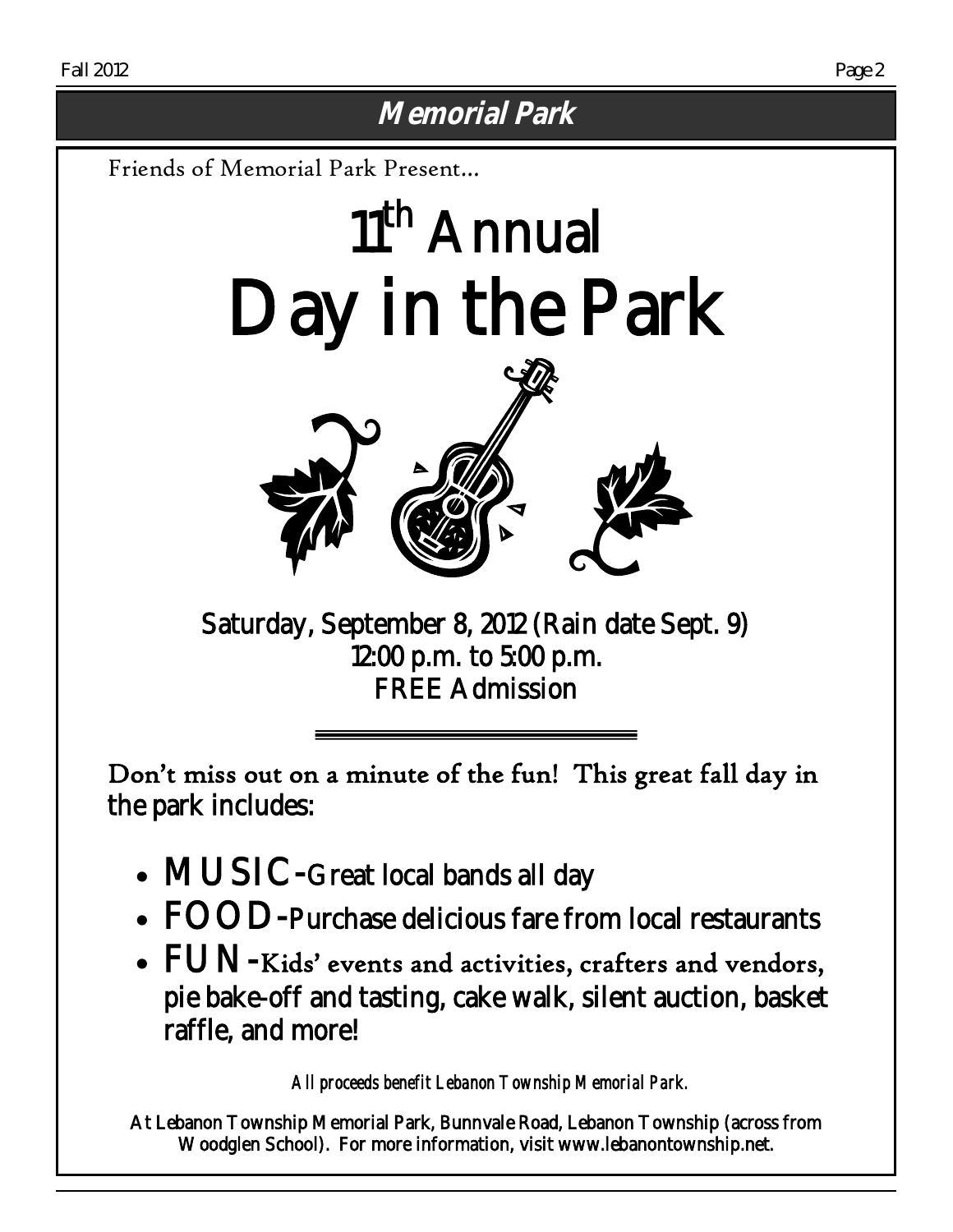

Figure 1 The Park Committee is looking for volunteers to help organize the Car Show, as well as  $\hat{\star}$ volunteers to help out during the show. This event is a major fundraiser for the park.  $\frac{2}{\lambda}$ Please consider helping!

If you are able to lend a hand, please contact Wayne Maurer at (908) 638-4661.



(908) 832-2104

www.minglewoodkennels.com

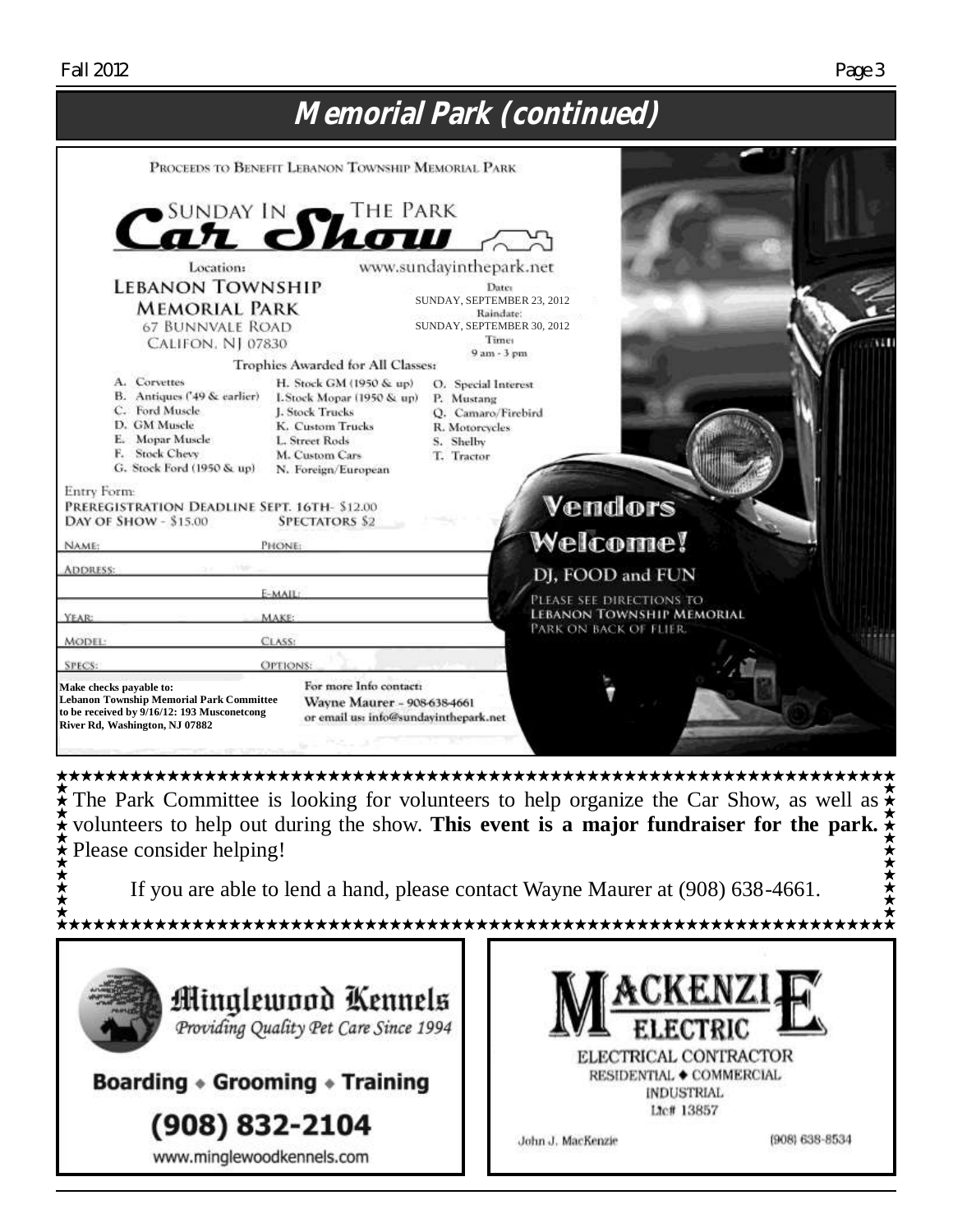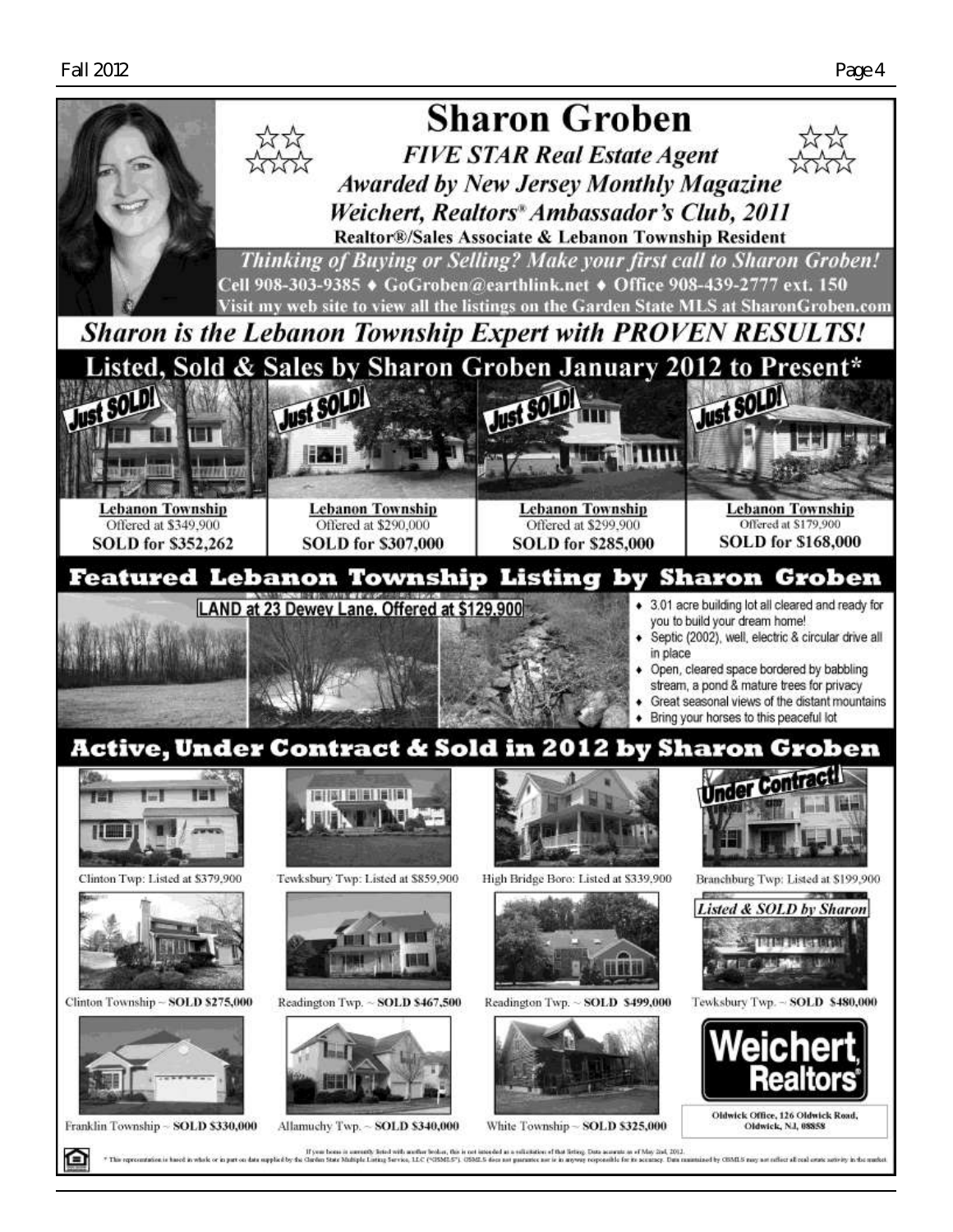# **Historians**

### **Point Mountain**

*Excerpts from the Hunterdon County Department of Parks and Recreation Website Compiled by Nina Savoia*

Formerly known as Squire's Point, Point Mountain is part of the Musconetcong Mountain Range and is located in Lebanon Township at the northernmost tip of Hunterdon County. The name *Point Mountain* refers to the prominent crest the property displays. The County Parks Division acquired tracts of land between 1995 and 2003. Today, the park contains over 1082 acres of prime forest, fields, streams and geological wonders.

#### **Point Mountain North**

The top of Point Mountain North Section, at 1006 feet above sea level, is the second highest point managed by the Hunterdon County Parks & Recreation Department. The park consists of 220 acres of forest and fields. The area was once logged, and old logging roads are incorporated into some of the current trails.

Stone walls in the park show former divisions of property lines, or the edges of animal pastures, indicating that the forest was once cleared for farming. The trail system was established with the aid of volunteers during Trails Day in May 2009. An additional trail was created in the summer of that year by a group of volunteer high school students from the Student Conservation Association. In the summer of 2010, the trails of the North section were connected to the main trails of the Central and South sections of Point Mountain Reservation. Hermits Lane was once a farm road that connected to Old Turnpike Road, and two stone walls that bordered the road are visible near the parking area. Today, Hermits Lane simply deadends.

The preserve is located on the southern slope of the Musconetcong Ridge within the Highlands Region of New Jersey, and is part of the Delaware River drainage basin. Much of the park is forested, but there are four fields near the parking lot. The fields are planted and harvested by a local farmer. In the forest, beech trees dominate in many areas, but other species include maples, oaks, hickories, and black birches. An Eastern red cedar grove is located near the bottom of the mountain. The forest has a sparse understory, but there are several blueberry plants and Jack-in-the-pulpits in the park. Closer to the base of the mountain are a number of invasive species, including multiflora rose, oriental bittersweet, and Japanese stilt grass. Whitetailed Deer are prevalent in the park, and the stone walls create excellent habitat for Eastern Chipmunks. Bird species include several types of woodpeckers, breeding songbirds and migrating warblers.

#### **Point Mountain South and Central**

Point Mountain South and Central consists of over 700 acres. It rises 935 feet above sea level, and is the third highest point in the county. Penwell Mill, which once stood on the property, was named after Judge David P. Shrope's mother, a descendant of the Penns of Pennsylvania. Judge Shrope constructed a stone house and barn in the 1830s. The barn was constructed with fine rubble and masonry. The structure incorporated brick "loop" ventilators that permitted air flow for drying hay and other products. Both the barn and the house can be seen from the parking area. The barn is located on park property. The house is a private residence.



A late autumn view of surrounding farmland from atop Point Mountain.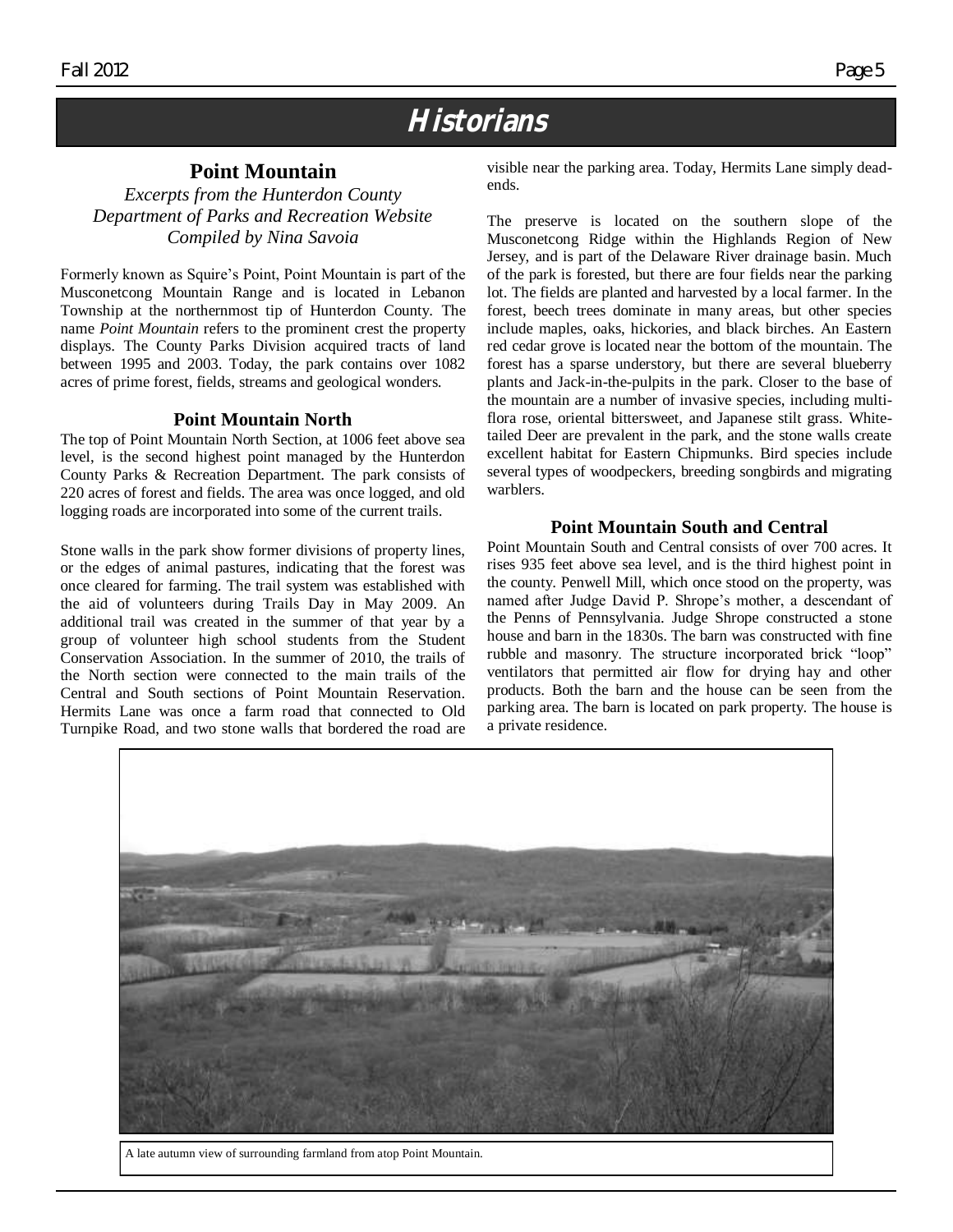Deanna Kinney Assistant Curator

# **Museum**

Joan Lucas Curator

# **TOWNSHIP OF LEBANON MUSEUM 57 MUSCONETCONG RIVER ROAD HAMPTON, NJ 08827 (908) 537-6464**

### **SCHOOL BOOKS & LEDGERS** August 4 - September 27

Local school books from early 1900s and store ledgers from Woodglen General Store. These ledgers are our day to day history. Stop in and browse.

### **POTTERY SALE** September 8

Meet us at a Day in the Park on Saturday, September 8, and see our beautiful Lebanon Township pottery. We will have crocks, mugs, plates, etc. for sale along with our Lebanon Township History Book. Enjoy our display and meet our Historians.

### **<u>OLDE TOOLS</u> Our state of the set of the set of the set of the set of the set of the set of the set of the set of the set of the set of the set of the set of the set of the set of the set of the set of the set of the se**

An assortment of old carpenter tools will be on display. So many items we take for granted were not so easy to use back then.

#### **CRAFT WORKSHOP October 20**

A workshop will be held on Saturday, October 20, from 1:00 - 5:00 PM. Our neighbor, artist Sandy Watts, will instruct us and we will make some nice holiday decorations from natural findings - pods, cones, nuts, etc. Call us and sign up for this fun class.

#### **VINTAGE CHRISTMAS DECORATIONS December - January**

#### Our glass cases will hold nice old Christmas ornaments with birds, tinsel, garland and more. And our windows will be decorated also.

#### **HOLIDAY WINDOWS December - January**

We are looking forward to decorating our wonderful deep windowsills with holiday decorations. (If you would like to help, call us.) Stop by over the holidays and enjoy!

#### **HOLIDAY PARTY** December 15

Our annual holiday party will be on Saturday, December 15, from 1:00 - 5:00 PM. Our window displays will be ready and we hope you will enjoy them as you partake of our soup and bread reception. Please bring a jar of peanut butter to supplement the Lebanon Township food distributions or something for the Hunterdon Food Pantry.

### **Museum Hours: Tuesday & Thursday 9:30 AM - 5:00 PM Saturday 1:00 - 5:00 PM**

The museum is supported by the Township of Lebanon under the guidance of the Township Historians

# **LTAA**



Registration for Fall Soccer is now open. Visit http://ltaa.sportsoffice.com/ for further information and to register. If you have any questions, please feel free to contact Steve Lako at (908) 310-3865 (cell), or send an email to lakofamily120@gmail.com.

The LTAA is looking for a Field Maintenance Coordinator for the Spring Baseball season. Please contact Greg Babineau at gregbabineau@gmail.com for more information. This is a volunteer position and would render a board position as well.

In addition, we are always looking for coaches and volunteers. It is an incredibly rewarding experience to share with your children!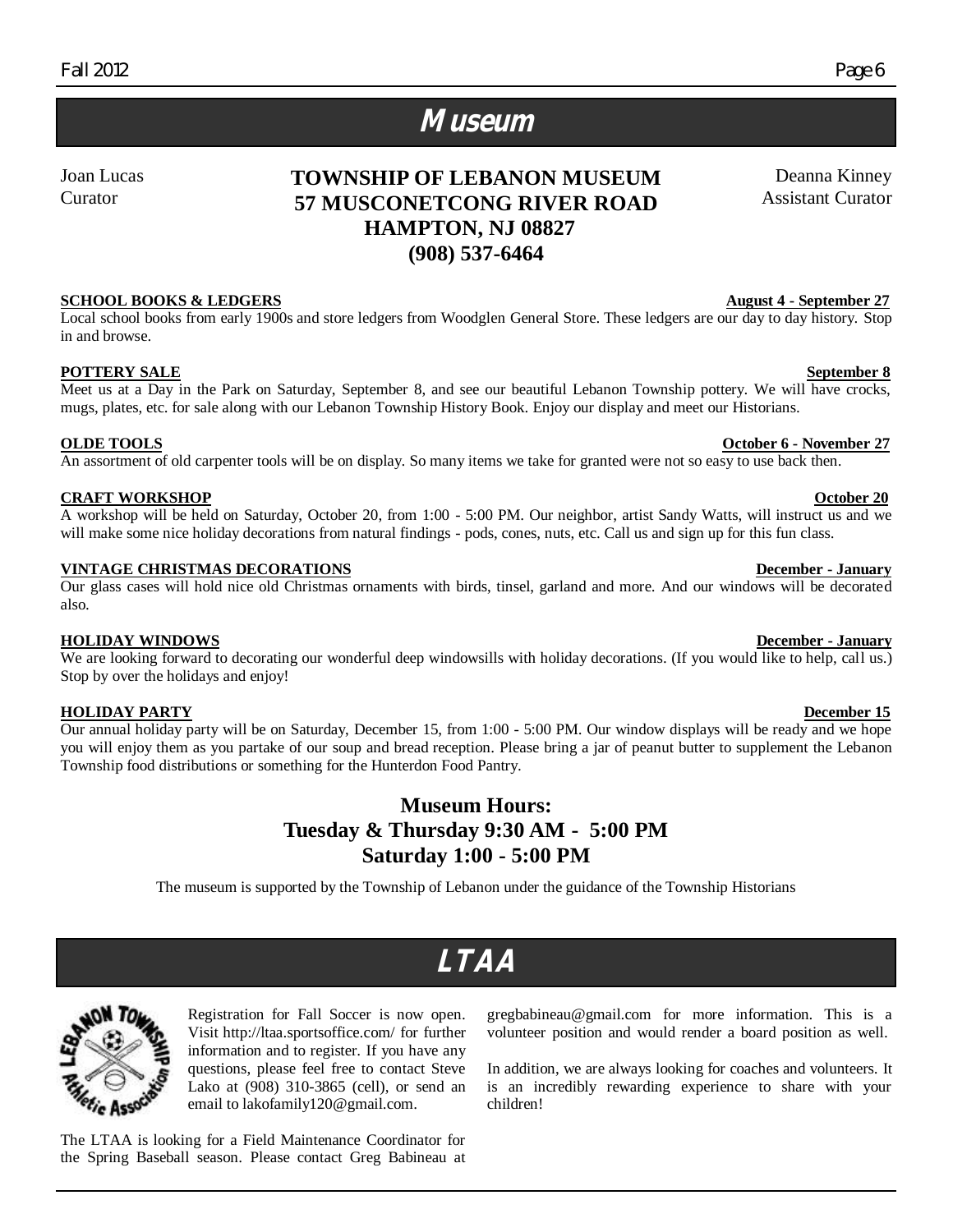# **Fire Department**



# **Home Fire Safety**

Home fire safety means keeping your family and home safe from the devastations of fire. Home fire safety should always be a top priority and is almost entirely about prevention. A little bit of prevention can go a long way. There are very simple steps you can take to promote fire safety in your home:

- Make sure there are working smoke alarms and carbon monoxide detectors in all bedroom areas
- Keep your valuables in a fire-proof safe
- Keep flammable and dangerous items out of the reach of children
- Create a fire evacuation plan and practice it with the entire family, including children
- Make sure all exits are easily accessible debris, garbage and other obstacles can prevent people from getting out and prevent rescue workers and fire fighters from getting in
- Make sure your children have a clear understanding of what to do in case of a fire and what to do if their clothes or hair catch on fire
- Make sure all smoke alarms and carbon monoxide detectors have fresh batteries
- If your carbon monoxide detectors are more than six years old, REPLACE THEM!
- Can we Find You? Post house numbers next to your driveway
- Keep driveways clear and wide enough for emergency vehicles

Home fire safety is an easy thing to promote. It only takes some simple, common-sense precautions, fresh batteries and a clear plan.

# **Members Needed**

We are looking for new members! To learn more about joining the Fire Department, please stop by any Monday you see the fire house doors open, contact Fire Chief Ed Schaffer at (908) 638- 4550 or email firechief@ltfdnj.org.

# **2012 Fund Drive**

You should have received our 2012 fund drive mailing. As always, the fire department needs your support. We are here for you 24 hours a day, seven days a week. Please take a moment to look over the information and help support YOUR fire department.

# **Pancake Breakfast - October 14th First Breakfast of the Season**

The Lebanon Township Fire Department has been holding Pancake Breakfasts for over thirty years. This great tradition is held from 8:00 to 11:30 AM every second Sunday from October until June, at Station One on Anthony Road. The cost is \$6.00 for adults and \$4.00 for children under 10. All money raised supports the Lebanon Township Fire Department.

Directions to Station One on Anthony Road:

- From the A&P in Califon, follow Sliker Road until it turns into Anthony Road (bear left onto Anthony). Follow Anthony Road. Watch for signs; the Fire House will be on the left.
- From Point Mountain or Route 31, take Musconetcong River Road (Route 645) to Hollow Road. At the top of the hill, turn right onto Anthony Road. Watch for signs; the Fire House will be on the left.
- From the Municipal Building or Hill Road, follow Red Mill Road to Newport Road. Make a right onto Newport and follow to the end (just past the Road Department Building). Turn left onto Anthony Road. Watch for signs; the Fire House will be on the left.

If you get lost call (908) 537-2838.

# *Check out our website at www.ltfdnj.org*

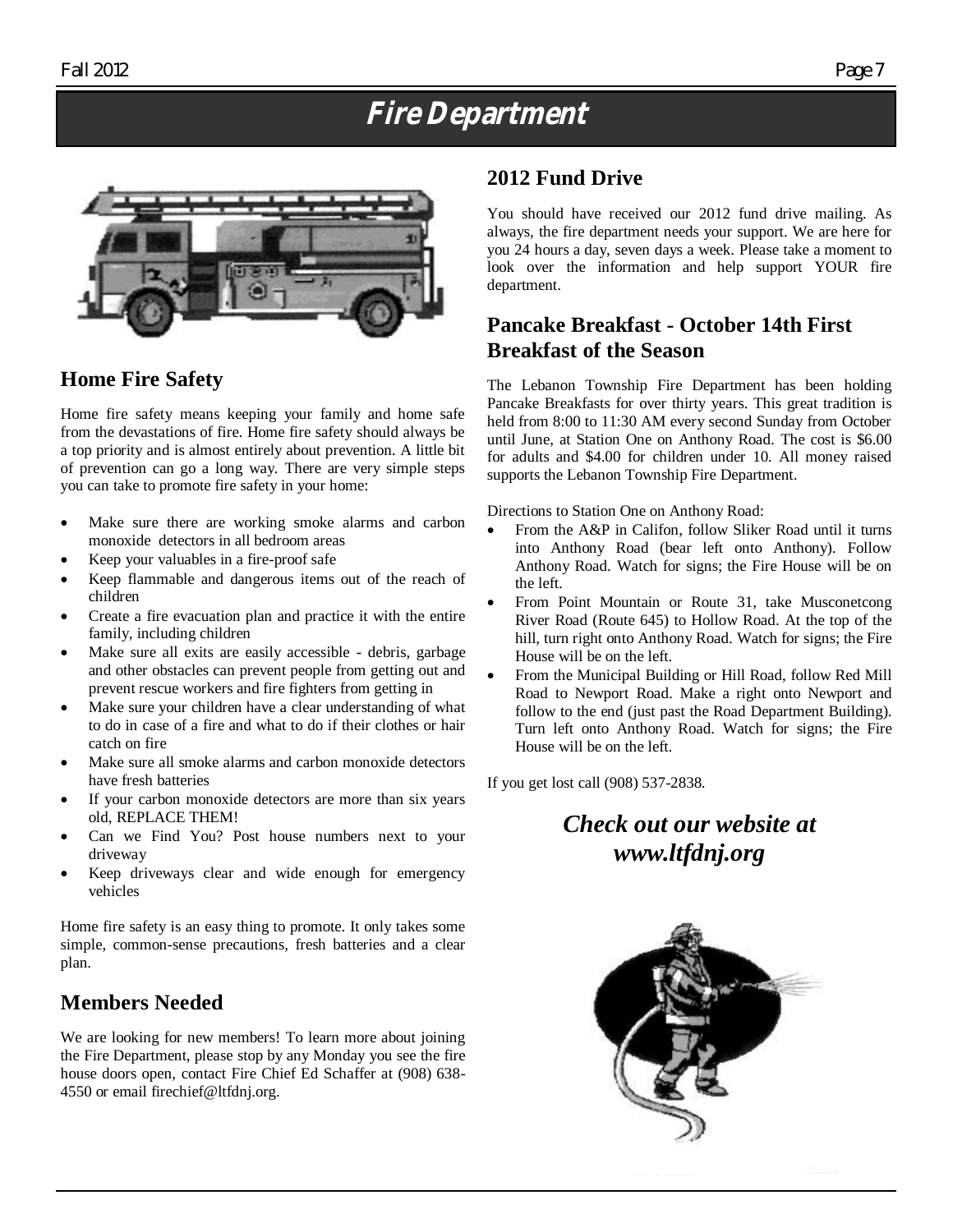# **Education**

# **Lebanon Township School District Inter-district Public School Choice Program**

The Lebanon Township School District is pleased to announce that we have been approved by the New Jersey Department of Education as a "Choice School" effective with the beginning of the 2013-2014 school year. The designation as a "Choice School" allows students from neighboring districts to apply for entrance into our K-8 programs. If a student is accepted into one of our programs, he or she is able to attend that program for the duration of their elementary and middle school years.

This New Jersey Department of Education sponsored and funded program is designed to allow students access to exemplary programs in public school districts outside of their home district. As a choice district, we will maintain our ability to offer a wide range of quality programs while ensuring a more diverse array of funding sources. **Because this program is funded through changes in state aid, the choice district does not incur additional costs for accepting students and parents are not required to pay tuition in order to have their children participate.**

Look for more specific information regarding the program and the application process in the coming weeks. Information will also be posted on the district website at www.lebtwpk8.org. Any other questions or concerns may be directed to: Jason R. Kornegay, Superintendent, Lebanon Township School District; (908) 638-4521; jkornegay@lebtwpk8.org

# **Lebanon Township Education Foundation News**

### **Community Service Scholarship Awarded to Voorhees Graduate Rowan Baluta**

The Lebanon Township Education Foundation (LTEF) would like to extend our congratulations to Rowan Baluta, the inaugural winner of the LTEF community service scholarship.

Rowan graduated from Voorhees High School this past June and plans to attend New York University. She was involved in a variety of volunteering positions for all four years of high school. The LTEF Scholarship recognizes high school students for their accomplishments in community service and academics. The \$1,000 award was presented at the awards ceremony immediately before graduation. Best wishes to all of our qualified applicants in their higher education pursuits. For information about the 2013 scholarship please visit www.ltefuture.org.

# **Education Committee Offers Fall Courses**

The LTEF Education Committee will be offering several new

courses this fall, including a series titled "Women's Health". This series will include "Ovarian Cancer: Understanding the Signs" which will be held in September. We will also be offering a course on Breast Cancer and another on Nutrition.

For more information or to be put on our email mailing list once the dates are set, please contact either Kristen Barkman at klsbarkman@embarqmail.com or Evelin Alvarez-Flores at alvarezevelin3@gmail.com. If you interested in offering a course or helping to plan them, please feel free to contact Kristen or Evelin.

# **Environmental & Open Space Commission**

# **Green Team Members Wanted**

Interested in helping the township reduce its carbon footprint, save energy, protect wildlife and natural resources, promote locally grown food, *and* obtain grants? Join Lebanon Township's "Green Team"!

Now that Lebanon Township is participating in the Sustainable Jersey program, the Environmental Open Space Commission is looking for township residents, township and school employees, and/or local business owners who are interested in helping us become a more sustainable community. The team will determine what the township and schools are already doing as well as future initiatives to be more sustainable, and guide what we can do next to become eligible for the grants.

Think you can help? Email the Environmental & Open Space Commission at ltenv@lebtwp.net or stop by our table at Lebanon Township's Day in the Park on Saturday, September 8, where we will have more information on Sustainable Jersey!

Sustainable Jersey is a highly flexible certification program for municipalities in New Jersey that want to go "green", save money and take steps to sustain their quality of life over the long term. For more information go to http:// sustainablejersey.com/index.php.

# **FORTENBACKER ELECTRIC** CO. LLC ELECTRICAL CONTRACTOR

CHARLES F. FORTENBACKER OFF. 908-832-6228 FAX 908-647-6480 CELL 908-797-3866

ELECT LICENSE #10007 TOO SLIKER RD. **GLEN GARDNER, NJ** 08826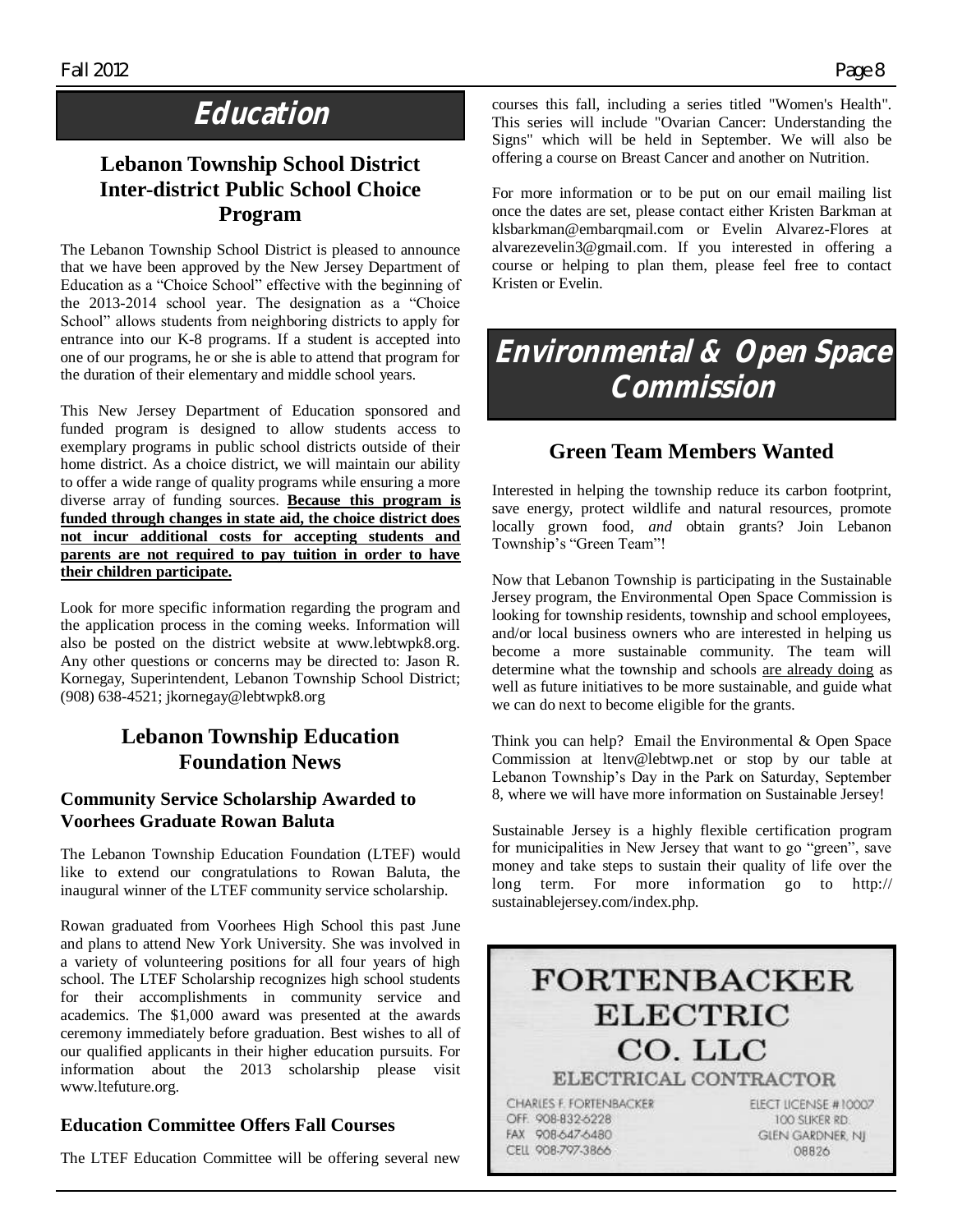# **Recycling**

# **Recycling News**

Not only is recycling the right thing to do, it is also the law in New Jersey. Hunterdon County and Lebanon Township work together to try to make recycling convenient. Please check the recycling page of the Hunterdon County website, www.co.hunterdon.nj.us/recycling.htm, for information about special county hazardous waste and electronics recycling events. Lebanon Township generally has an electronics recycling event each spring.

For residential recycling, materials are accepted at each of the following locations:

 1. The township recycling depots on the third Saturday of each month between 8:30 and 11:30 AM behind the Municipal Building.

 2. The county residential recycling program at the Transfer Station in Annandale. The hours at the transfer station are 7:00 AM to 4:30 PM Monday through Friday and 7:00 AM to 1:00 PM on Saturday.

### **ITEMS ACCEPTED FOR RECYCLING:**

 **Aluminum cans**: Only empty beverage cans will be accepted. Other aluminum items WILL NOT BE ACCEPTED.

 **Cardboard, chipboard & brown paper bags**: Corrugated, chipboard (boxboard) and brown paper bags will be accepted. Cardboard should be tied or placed in another cardboard container (box). Cardboard with food or food residue WILL NOT BE ACCEPTED.

 **Glass bottles and jars**: Food and beverage container glass with rings and caps removed will be accepted. All containers MUST be emptied and rinsed. Cups, drinking glasses, dishes, ovenware, window glass, lead crystal TV tubes, light bulbs, mirrors or any other type of glass product WILL NOT BE ACCEPTED.

**Hard covered books**

**Junk mail & office paper**: Un-shredded junk mail and office paper will be accepted. Junk mail and office paper should be tied or placed in a cardboard container (box). Shredded or bagged junk mail and office paper WILL NOT BE ACCEPTED.

 **Newspaper**: Newspaper tied with string or twine will be accepted. Newspaper bound in tape or other materials WILL NOT BE ACCEPTED.

**Paperback books**

 **Plastics bottles # 1-7:** Plastic bottles # 1-7 that originally contained liquids are accepted. All containers MUST be emptied and rinsed.

**Telephone books**

 **Tin and bi-metal cans:** Are accepted if all food and other residue has been removed. Labels do not have to be removed.

# **Computer and Electronics Collection Day**

The Hunterdon County Utilities Authority will hold a Computer & Electronics Collection day on **Saturday, October 13** from 9:00 AM to 1:00 PM, rain or shine, at the Hunterdon County Library Complex, 314 State Route 12, Flemington.

Up to ten items containing electronic circuit boards, including computers, monitors and televisions, WILL BE accepted. Air conditioners, dehumidifiers, refrigerators, propane tanks, or hazardous wastes WILL NOT BE accepted. Hazardous wastes will be accepted on Saturday, November 10. For larger quantities or commercial disposal of other items, contact Newtech Recycling, Inc. at (732) 564-3110.

For more information, contact the Utilities Authority at (908) 788-1110, email hcua@co.hunterdon.nj.us or check their website at http://co.hunterdon.nj.us/solidwaste/electronics.htm.

# **County Hazardous Waste Collection Day**

The next Hunterdon County Utilities Authority Household Hazardous Waste collection will be held **Saturday, November 10** from 9:00 AM to 1:00 PM, rain or shine. The collection will be held at the Hunterdon County Library Complex, 314 State Route 12, Flemington. A list of acceptable items as well as directions to the complex can be found on the Hunterdon County Utilities Authority website at http://co.hunterdon.nj.us/ solidwaste/cleanup.htm.

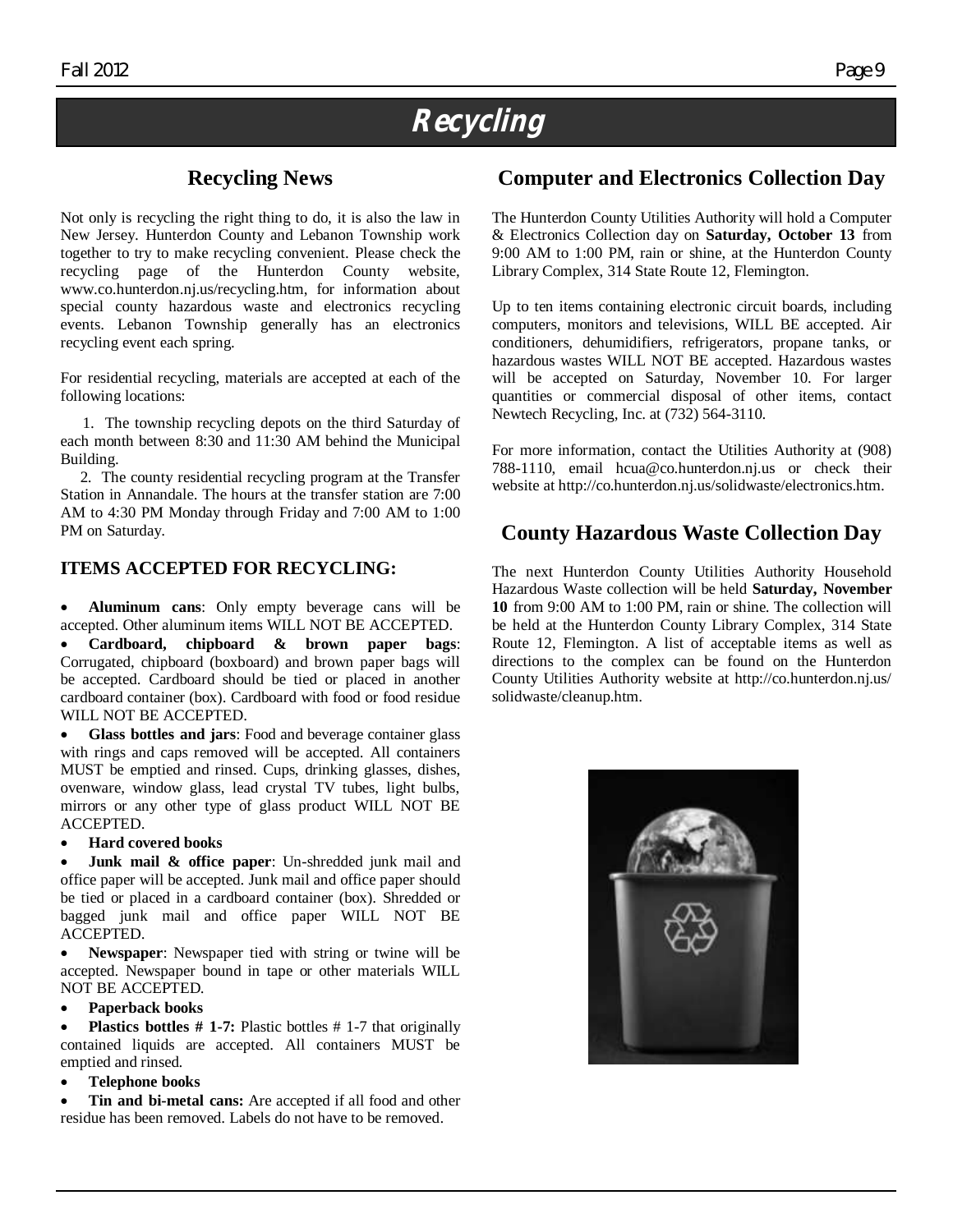

**CONFORTINI PLUMBING & HEATING** Office # (908) 735-6690 Cell # (908) 482-6945

 KITCHEN & BATHROOM REMODELING WATER HEATERS /STANDARD & TANKLESS BOILERS/RADIANT FLOOR HEATING ⇒ FIXTURE REPLACEMENTS/REPAIRS

 $\Rightarrow$  OIL TO GAS CONVERSIONS

\*ASK ABOUT OUR HOME REMODELING SERVICES!

# CLEAN, DEPENDABLE SERVICE REFERENCES GLADLY PROVIDED

**Your In-Town Certified Plumbing Company**

*PROUDLY SERVING: THE TRI-COUNTY AREA, FOR THE PAST 30 YEARS. NJ STATE PLUMBING LICENSE NUMBER 10702*

\*MEMBER OF BBB \*NJ STATE LEAUGE OF MASTER PLUMBERS NJ STATE LICENSE NUMBER 10702 PHONE (908) 735-6690 FAX (908) 735-2949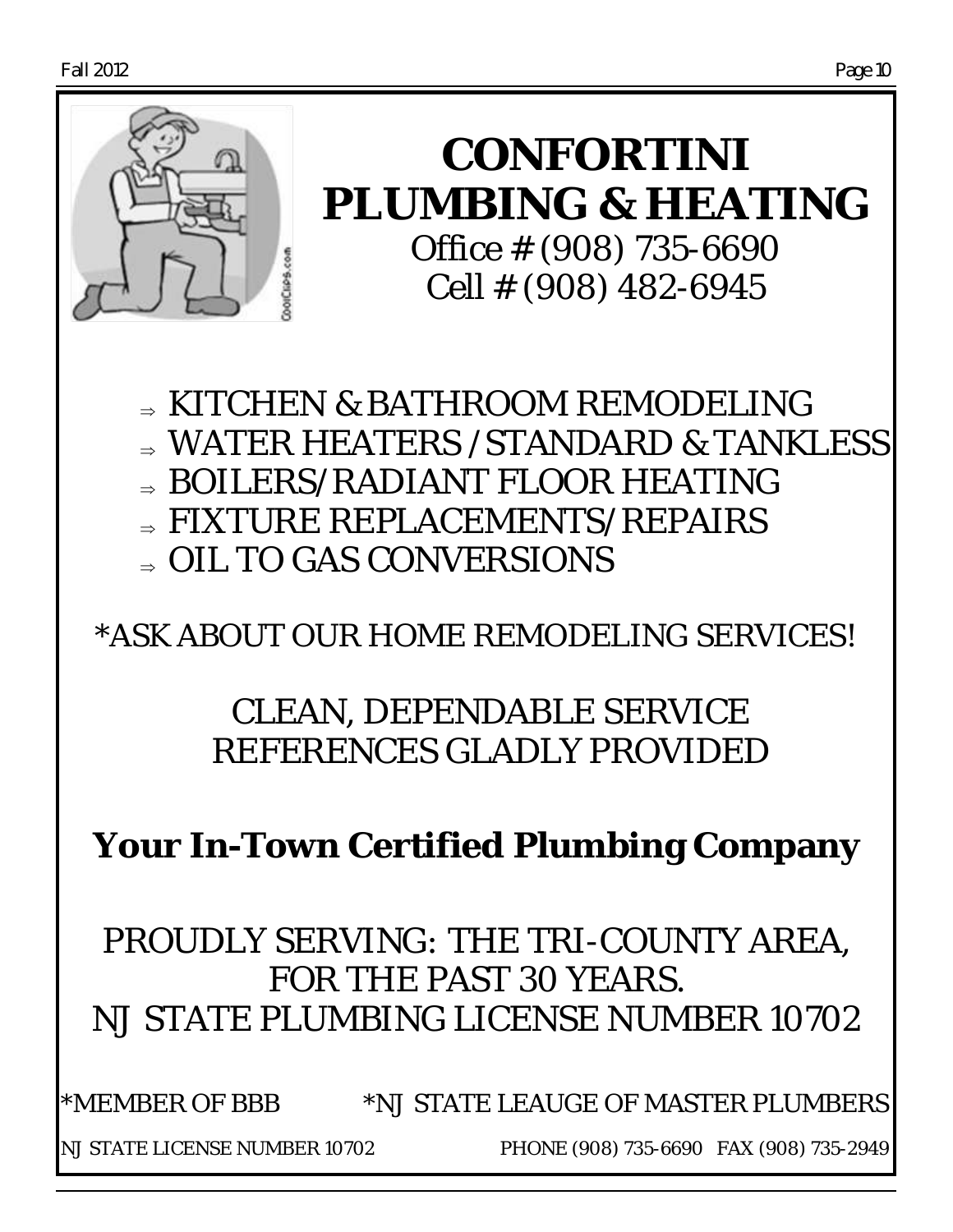# **Community News**

# **Jonathan Slusher Memorial 5K Run/Walk**

The inaugural Jonathan Slusher Memorial 5K Run/Walk will be held **Sunday, October 7**, in Califon (rain or shine), in conjunction with the town's annual Harvest Festival. The date will mark the day Slusher, a former editor at the Hunterdon Review and a graduate of Voorhees High School, succumbed to brain cancer in 2010 after a yearlong battle with the disease.

Organized by Slusher's parents, Richard and Shirley Slusher of Tewksbury, the event will raise funds for the newly-formed Jonathan Slusher Memorial Scholarship Foundation. This spring, using funds donated in Slusher's name, the foundation awarded two journalism and communications scholarships of \$1,000 each to Voorhees High School students Amanda Ocello and Sarah Martineau. In the future, proceeds from the run/walk and kids race will go towards funding the scholarships for students at Slusher's alma mater. A talented runner, Slusher was a member of the Voorhees High School championship cross country team in the early 1980s and continued to compete in races throughout his life.

### **Race Details**

Pre-registration for the 5K race is \$20 per person prior to September 15 and \$25 after September 15. Registration for children 10 and under (5K) is \$10; registration for a family of four is \$40. Registration forms can be found at www.jonhslusher.org.

The 5K Run/Walk will start promptly at 1:00 PM. The course, which has been sanctioned by USA Track and Field, will begin at the Califon Bridge, continue down River Road in Califon and Lebanon Townships, up Hoffmann's Crossing Road to the Columbia Trail, and will end at the Califon Train Station. The Kids Fun Run will then follow at 2:00 PM at Califon Island Park. The Fun Run is a 100 yard dash for children 12 and under. Registration of \$5 per child will be on site prior to the race. The event will conclude with an awards ceremony at 2:30 PM, with awards in the following age categories: age 14 and under, 15 to 19, 20 to 29, 30 to 39, 40 to 49, and 50 plus. Ribbons will be awarded to all participating children.

Checks can be made payable to The Jonathan Slusher Memorial Scholarship Foundation and mailed to The Jonathan Slusher Memorial Scholarship Foundation, 79 Guinea Hollow Road, Lebanon, N.J. 08833. The foundation is a 501-C-3 charity and all contributions are tax-exempt.

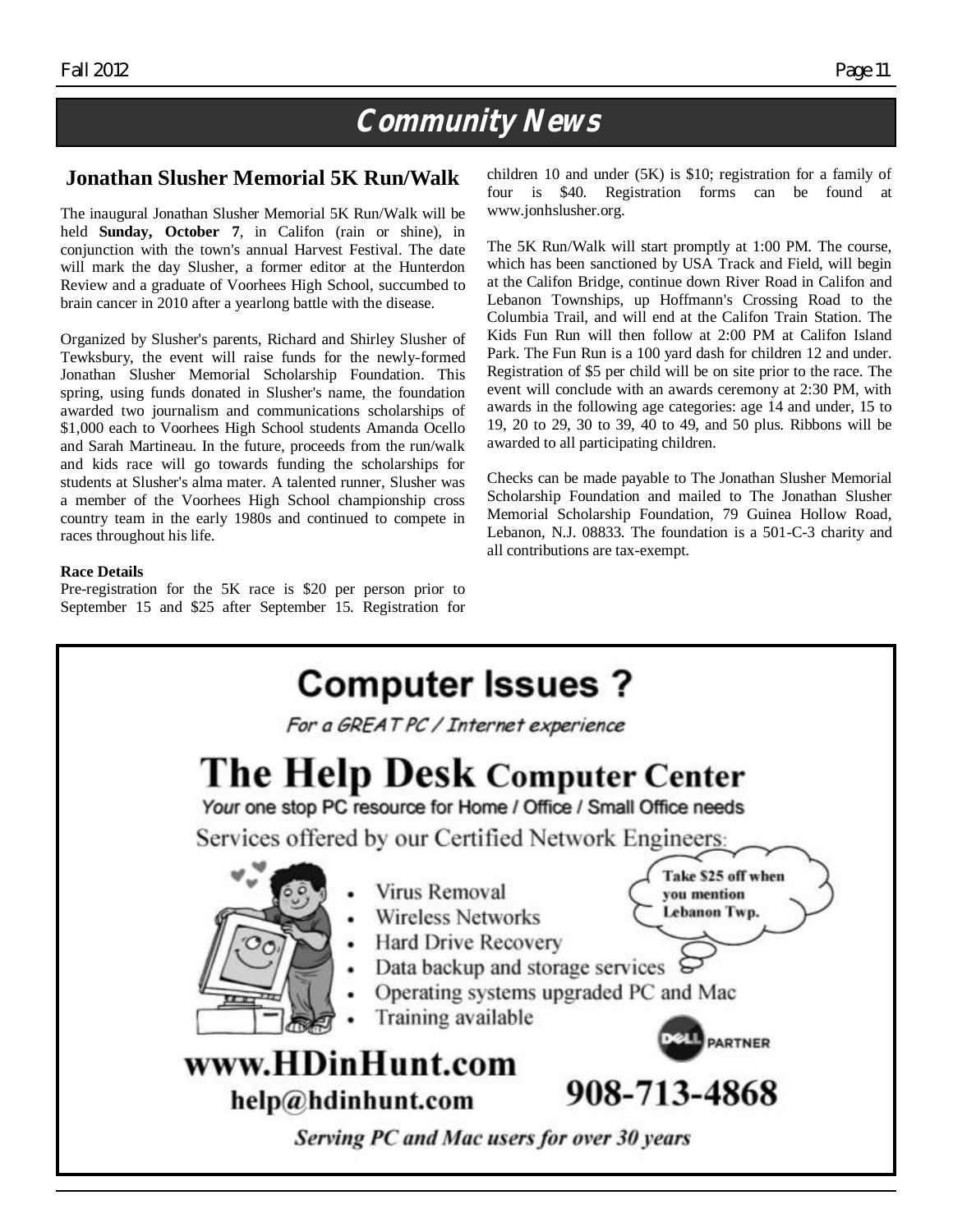# **Community News (continued)**

# **Father Bill Retiring After 30 Years at St. John Neumann; 50 Years in Priesthood**

After 30 years as pastor, the Very Rev. J. William Mickiewicz is retiring from the Catholic Community of St. John Neumann, the parish he founded in 1982 in Califon. "Father Bill," as he is locally known, also is marking his golden jubilee in the priesthood, having been ordained on May 26,



1962, just before the start of Pope John XXIII's modernization of Vatican II.

More than 600 parishioners, former parishioners and friends gathered Saturday, June 23, at the church center on Route 513 in Lebanon Township for a gala celebrating both milestones. Mass was followed by dinner and presentations under tents on the grounds.

Father Bill said he will remember most "the people whom he loves -- both good and bad. They helped establish a parish from nothing."

Born Jan. 12, 1937 in New Brunswick, Father Bill grew up in Sayreville with his parents, Leo and Margaret Mickiewicz, and one sister, Suzanne; attended St. Mary's High School, South Amboy; and graduated from St. Charles College, Catonsville, Md., and St. Mary's Seminary, Baltimore, Md. Following his ordination at St. Mary Cathedral in Trenton, he served as parochial vicar for churches in the Trenton Diocese, then in Catholic campus ministry for eight years at Rutgers University in New Brunswick. He also earned a master's degree in theology from Princeton Theological Seminary, certification in pastoral counseling from Trinity Counseling Center there, and a second master's degree in pastoral counseling from New York Theological Seminary.

In October 1982, then Bishop Theodore McCarrick of the newly formed Diocese of Metuchen (which includes Hunterdon County) named him pastor of St. Ann's Church in Hampton with the added mission of founding a new parish in neighboring Califon. Property for the new church later was purchased a bit down the road in Lebanon Township.

With his engaging personality, Father Bill started this mission church by leading services (supplies out of a suitcase) in borrowed local host churches: Lower Valley Presbyterian Church and Califon United Methodist Church. He became known for his memorable, although long, sermons about the "mystery, not the history," his fine singing voice and his theme of "All are welcome" in the spirit of Vatican II.

His fledging congregation of some 150 families broke ground in 1988 on 25 farm acres off Route 513 and he offered the first Mass in the St. John Neumann Church Center on Dec. 1, 1990. Outdoor Stations of the Cross, an office center, a parish house, gazebo, prayer and earth gardens and labyrinth walk followed in later years. Father Bill's leadership also more than doubled the congregation, brought bell and voice choirs, deacons, a pastoral council and many unique worship features such as the Easter vigil bonfire, sometimes engaging the local fire department.

Religious education classes started in 1983 and myriad social concerns projects began the following year. The church became known also for its annual craft fair, featuring quilts hand-sewn by church women of the Sacristy Stitchers, as well as social and fund-raising parties. The church, in fact, adopted a quilt logo.

Father Bill most recently was honored by Metuchen Bishop Paul Bootkowski with the title episcopal vicar which means he can serve in the bishop's stead. He also for many years was dean of the Round Valley Deanery of priests which covers most of Hunterdon County.

His parishioners feted him with a grand party on his 70th birthday in 2007. They celebrated the parish's silver anniversary in 2008.

When the new pastor arrives in September, Father Bill, with the title St. John Neumann pastor emeritus, will move to a retired priests' home: Maria Regina Residence, 5 Dellwood Lane, Somerset. He is not sure what he will do in retirement "because I'm not there yet" but hopes to get some well deserved sleep after battling health issues the past few years.

Township residents are invited to join the Catholic Community of St. John Neumann in welcoming their new pastor, the Rev. Abraham Orapankal, at the parish's annual picnic the afternoon of Sunday, Sept. 30, on church grounds off Route 513 in Lebanon Township. There will be food and fun for all ages.

Father Abraham, 56, now in India visiting his aging parents, is coming to Hunterdon County from St. Bartholomew Church in East Brunswick where he was parochial vicar for the past two years. His ministry has included serving as a high school principal, church pastor and adjunct professor of theology in India. He came to the United States in 1994 and became an associate pastor at St. Catharine's Church, Blauvelt, N.Y., while earning his Ph.D. in church leadership from the School of Education at Fordham University.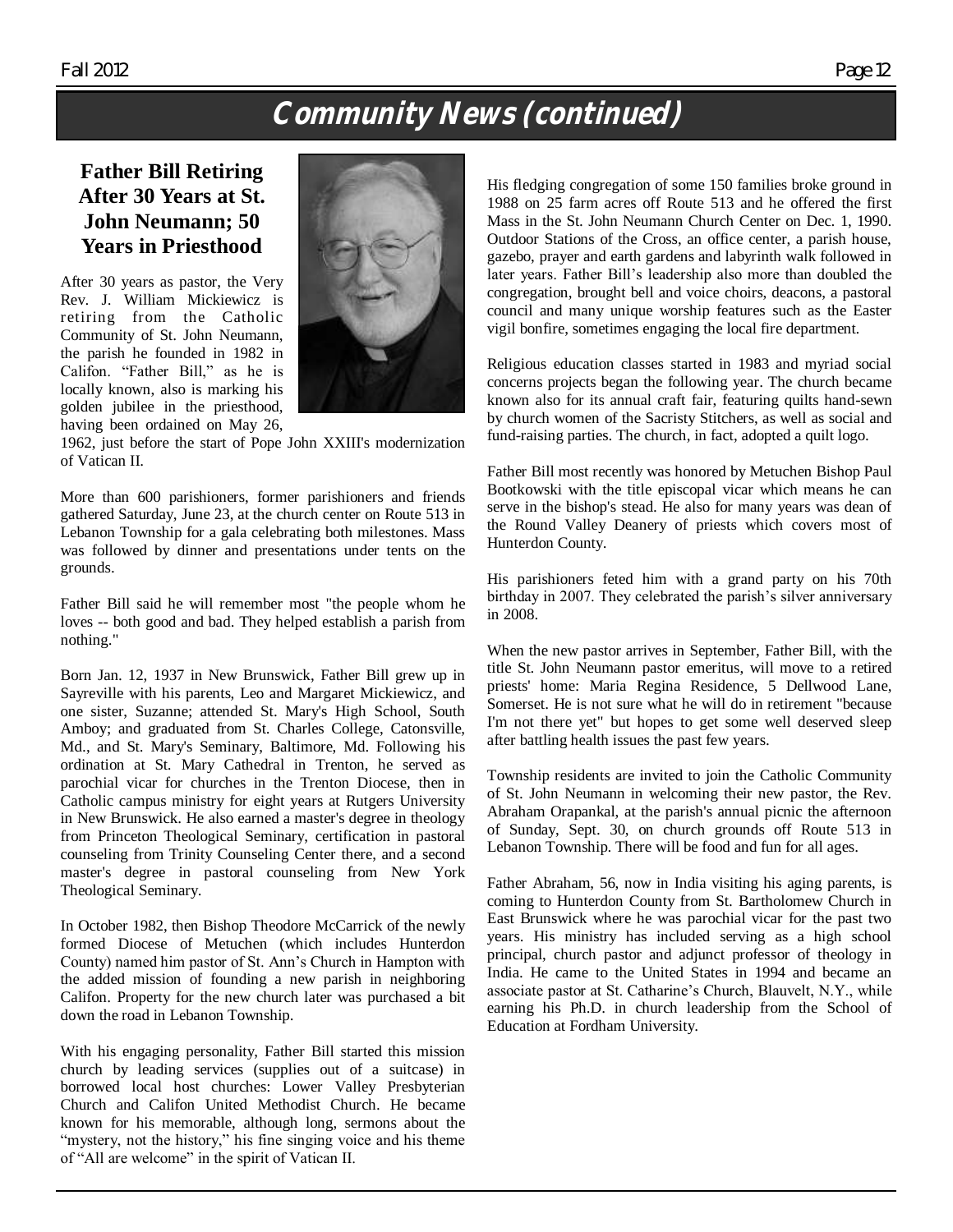

Room with Breakfast Area, wood burning stove. Two Bedrooms on 2nd floor, Main Bath, Storage Room/Attic. Deck and screen porch overlooking pond/stream - views from every window! Circa 1850's Bank Barn with 4 stalls & heated workshop, original fieldstone turnout area...and more! Convenient location minutes to Route #513 at Califon

# A Must See Property!!!

Please visit: www.weichert.com (Search by MLS#: 2950562)

**Priced at \$437,700** 



Please visit: www.weichert.com (Search by #: 008-030428)



# 679 Woodglen Road - An Established Horse Property!

One of a Kind, Circa 1755 fieldstone home with frame addition. Spacious rooms include Gourmet kitchen with pantry wall/wood stove, Dining Room, Living Room, cathedral ceiling, floor-to-ceiling stone fireplace & vintage wood floors. Large Laundry/Work Room, Powder Room, Master BR with Bath. 2<sup>nd</sup> floor boasts 2 BR (1 w/Sitting Room), 2 baths &d Foyer Sitting Room. Other features include 2 car att. Garage

and Greenhouse room, Bam with 3 Stalls & Work Area, Frame Equipment Building, Teaming Ring, separate Pastures, Run-in Shed, In-ground pool, Patio...

> All this set on 27+ scenic Hunterdon County acres! **Imagine the Possibilities!** Offered For Sale at: \$750,000



# **Offered at: \$245,000**

#### 5 Diana Court

A wonderful Ranch set on .75 acre with Country Views! Features include 3 Bedrooms, 2 Full Baths, Living Room with Fireplace, Dining Room, Kitchen with eat-in area, Hardwood Floors. Basement with Fireplace & Laundry/ Storage Ready to Finish into Rooms to

Suit Your Needs, 2 Car Garage, Private Rear Deck, Beautifully Landscaped with Mature Plantings, Stone Retaining Wall, Stone Steps...and More.

**Call Eva For A Private Showing!** GSMLS#: 2945949

# **Offered at: \$235,000**

107 Red Mill Road Enchanting Circa 1850's Colonial set on a Picturesque .5 acre level comer lot with Babbling Brook and Stone Arch Bridge! This Home Offers 3 Bedrooms, 1 Full Bath, Living Room, Dining Room with Angled Bay Window, Kitchen - PLUS a Full Walk-out Basement, and Side Sitting Porch.

A Full List of Recent Renovations are in the Home. Move Right In!!!

**Call Eva For Additional Information!** GSMLS#: 2936424





No One *SELLS* it Better than Eva Burrell!

40+ Years of Real Estate Experience Listing & Selling Homes in Your Neighborhood!



Eva Burrell **Broker-Sales Person Clinton Office** 908-735-8140 x256 (Office) 908-537-2424 (Residence) 908-334-1415 (Cell)

 $Bac \lt +o$  school



All Information Deemed Reliable But Not Guaranteed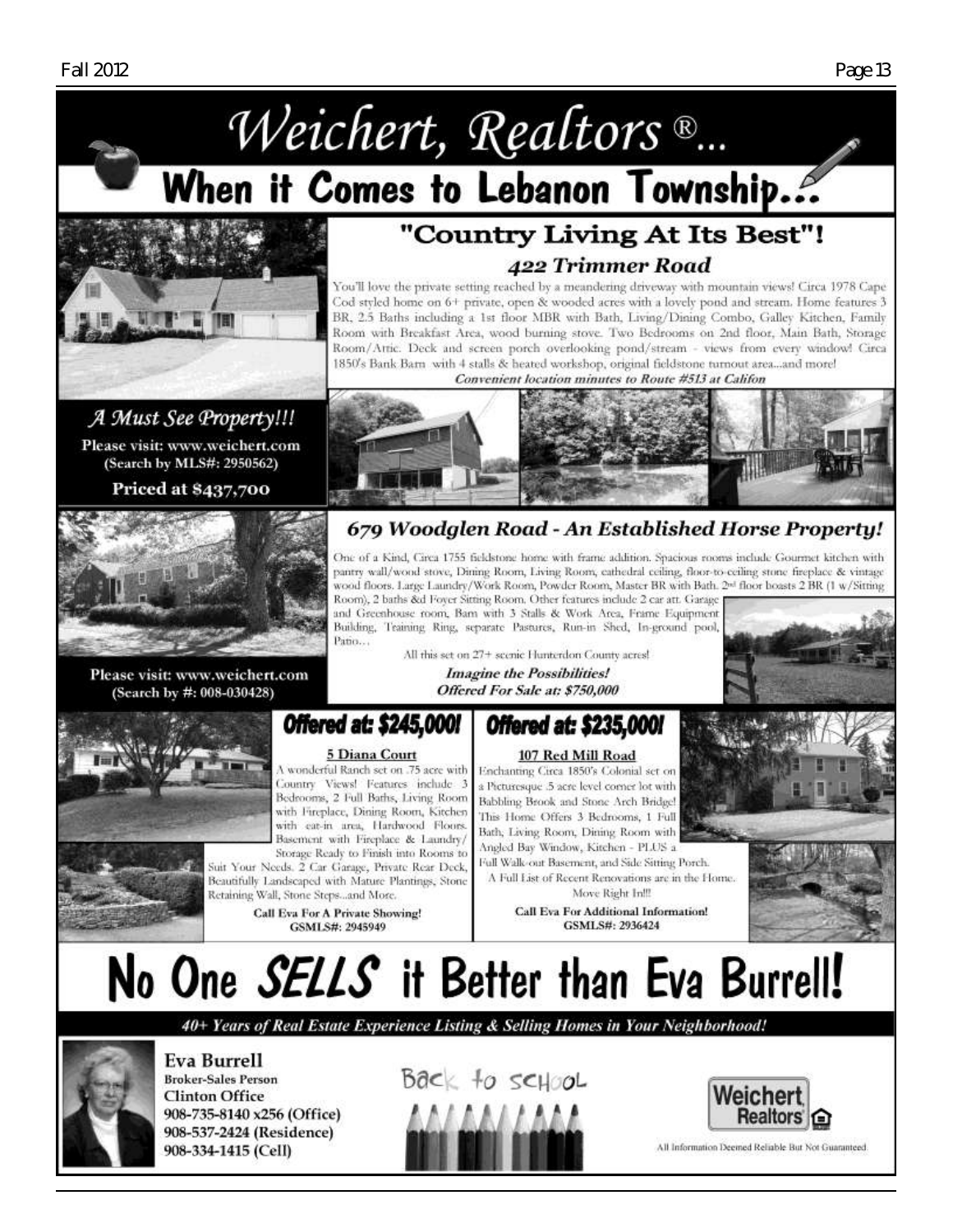# **Community News (continued)**



Meal on Wheels **desperately** needs volunteer drivers in your area. Serve your homebound senior neighbors a hot noontime meal. The commitment to drive is only **once** a month. It will take only an hour or two once a month to get that good feeling of giving. **Call (908) 284-0735** to offer your time or for more information. Help us, help others.

Meals on Wheels in Hunterdon, Inc. is a private, non-profit agency serving approximately 220 homebound seniors every day on twenty routes throughout Hunterdon County. We are one of the last meal delivery programs in the state of New Jersey to depend solely on volunteer drivers. In 2011, we served over 52,000 meals between all programs reaching 400 people. Our mission is to assist the homebound elderly/disabled of Hunterdon County maintain their independence by enhancing their nutritional health, thereby avoiding unwanted institutionalization.

Many thanks for helping us do the work we love to do.







*<u>DEPENDABLE</u>* **SKRVICK SINCK 1936** 

PERSONAL & COMMERCIAL INSURANCE FOR ALL YOUR NEEDS

908-638-8558 or toll free 800-476-7466

www.groendyke.net E-mail airgro@att.nct

295 Route 513, Califon, NJ 07830

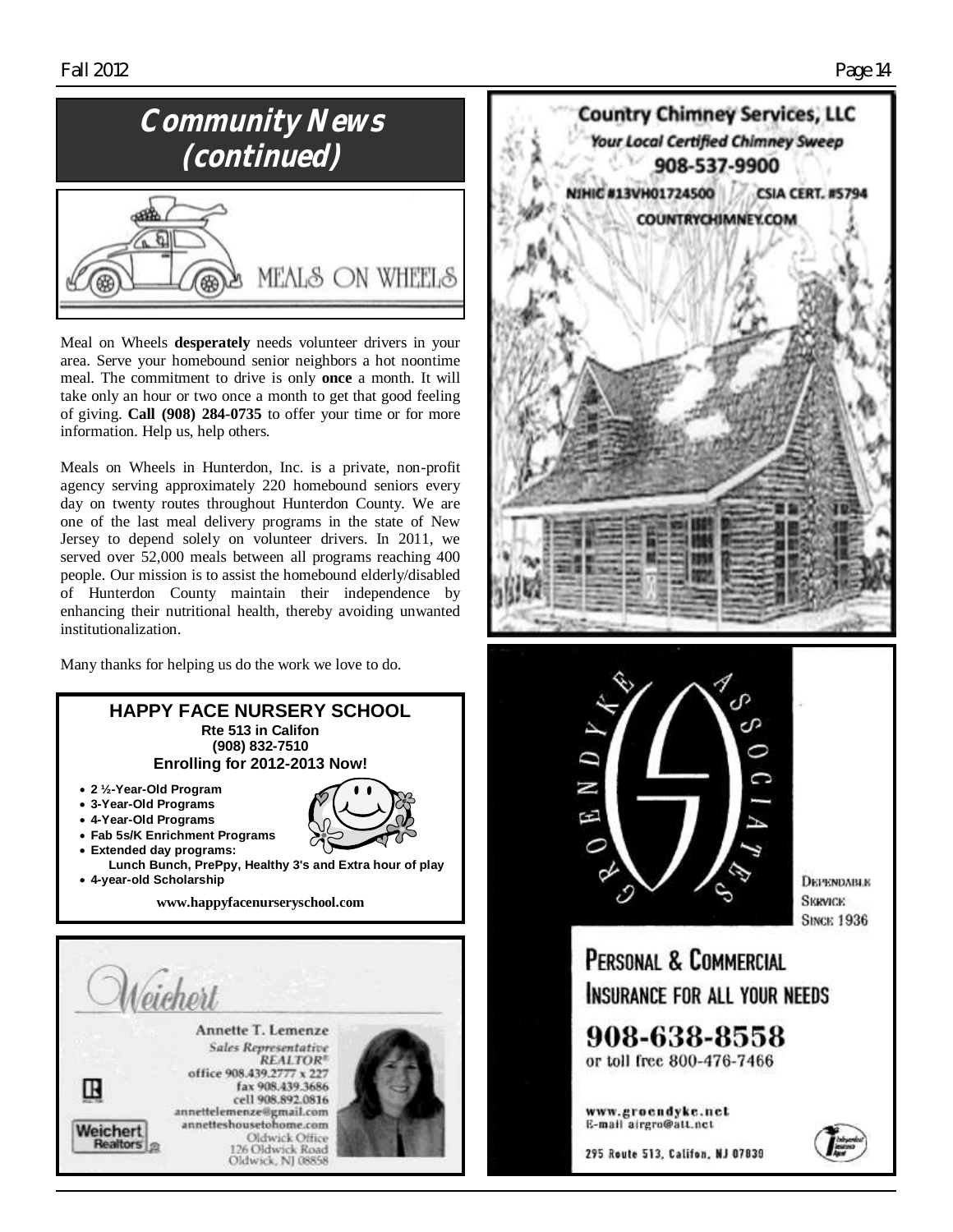| Township Directory                                                                       |                                 |                    |                    |                         |                                                                                  |                                                        |                                                       |                    |  |
|------------------------------------------------------------------------------------------|---------------------------------|--------------------|--------------------|-------------------------|----------------------------------------------------------------------------------|--------------------------------------------------------|-------------------------------------------------------|--------------------|--|
| <b>TOWNSHIP COMMITTEE</b>                                                                |                                 |                    |                    |                         | <b>FIRE - POLICE - EMS</b>                                                       |                                                        |                                                       |                    |  |
| Tom McKee - Liaison to Standing Committees, COAH; Open Space                             |                                 |                    | $(908) 638 - 5020$ | <b>Police Emergency</b> |                                                                                  |                                                        |                                                       | 911                |  |
| Coordinator<br>Ronald Milkowski, Deputy Mayor - Liaison to Public Works, Highlands       |                                 |                    | (908) 537-4132     | Police Dispatch         |                                                                                  |                                                        | (908) 638-8515                                        |                    |  |
| Frank Morrison - Liaison to Police, Fire and Rescue                                      |                                 |                    | $(908) 832 - 5263$ |                         | Chief, Chris Mattson                                                             |                                                        |                                                       | $(908) 638 - 8516$ |  |
| Patricia Schriver - Liaison to Administration and Finance, Grants                        |                                 |                    | (908) 832-7066     |                         | Office Manager, Kathy Goracy                                                     |                                                        | (908) 638-8516                                        |                    |  |
| Brian Wunder, Mayor - Relocation Assistance Officer; Liaison to the                      |                                 |                    | $(908) 832 - 2042$ |                         | <b>Emergency Medical Services</b>                                                |                                                        | 911                                                   |                    |  |
| Municipal Court of North Hunterdon, Legal Matters, Local School District                 |                                 |                    |                    |                         | <b>Fire Department Emergency</b>                                                 |                                                        | 911                                                   |                    |  |
| <b>MEETINGS</b>                                                                          |                                 |                    |                    |                         | Chief, Ed Schaffer                                                               |                                                        |                                                       | (908) 537-2838     |  |
| Meetings held at the Municipal Building unless otherwise specified<br>Township Committee |                                 |                    |                    |                         |                                                                                  | Fire Official, Gary Apgar                              |                                                       | $(908) 537 - 6670$ |  |
|                                                                                          | 7:00 PM 1st & 3rd Wed           |                    |                    |                         | Open Burn Fire Permit (Andover Forestry Off.)                                    |                                                        |                                                       | (973) 786-6350     |  |
| Board of Health                                                                          | 6:30 PM 1st Wed as needed       |                    |                    |                         | <b>Office of Emergency Management</b>                                            |                                                        |                                                       |                    |  |
| Planning Board                                                                           | 7:00 PM 1st Tues                |                    |                    |                         | Coordinator, Warren Gabriel                                                      |                                                        |                                                       | (732) 921-0764     |  |
| Board of Adjustment                                                                      | 7:30 PM 4th Wed                 |                    |                    |                         | <b>Municipal Court of North Hunterdon</b>                                        |                                                        |                                                       | (908) 735-7775     |  |
| Environmental and Open Space Commission                                                  | 7:00 PM 3rd Mon                 |                    |                    |                         | <b>Hunterdon County Board of Health</b>                                          |                                                        |                                                       | (908) 788-1351     |  |
| Park Committee                                                                           | 7:30 PM 2nd Mon                 |                    |                    |                         |                                                                                  |                                                        |                                                       |                    |  |
| <b>Agricultural Advisory Board</b>                                                       | 7:00 PM 2nd Mon                 |                    |                    |                         | <b>SCHOOLS</b>                                                                   |                                                        |                                                       |                    |  |
| <b>Recreation Commission</b>                                                             | 7:00 PM 1st Thurs               |                    |                    |                         | Valley View School                                                               |                                                        | Grades $K - 4$                                        | (908) 832-2175     |  |
| Library Committee                                                                        | 7:30 PM 2nd Wed at the Library  |                    |                    |                         | Woodglen School                                                                  |                                                        | Grades $5 - 8$                                        | $(908) 638 - 4111$ |  |
| Historians                                                                               | 7:30 PM 1st Thurs at the Museum |                    |                    |                         | Voorhees High School                                                             |                                                        | Grades $9 - 12$                                       | $(908) 638 - 6116$ |  |
|                                                                                          |                                 |                    |                    |                         | <b>TOWNSHIP CONTACTS</b>                                                         |                                                        |                                                       |                    |  |
| Township Clerk, Registrar of Vital Statistics                                            |                                 | Karen Sandorse     |                    | (908) 638-8523 x11      |                                                                                  |                                                        |                                                       |                    |  |
| Deputy Clerk, Dog Licensing Agent, Deputy Registrar                                      |                                 | Kimberly Jacobus   |                    | (908) 638-8523 x10      |                                                                                  |                                                        |                                                       |                    |  |
| Tax Collector                                                                            |                                 | Mary Hyland        |                    | (908) 638-8523 x15      |                                                                                  | Hours: Wed & Fri 8:00 AM-4:30 PM                       |                                                       |                    |  |
| Assessor                                                                                 |                                 | Mary Mastro        |                    |                         | (908) 638-8523 x17                                                               | Hours: Tues & Wed $8:00$ AM-4:30 PM and by appointment |                                                       |                    |  |
| Planning Board Clerk & Board of Adjustment Secretary                                     |                                 | Gail Glashoff      |                    |                         | (908) 638-8523 x22                                                               |                                                        |                                                       |                    |  |
| Recycling Coordinator                                                                    |                                 | Joann Fascenelli   |                    |                         | (908) 638-8523 x19                                                               |                                                        |                                                       |                    |  |
| Zoning Officer                                                                           |                                 | John Flemming      |                    |                         | (908) 638-8523 x20<br>Hours: Mon & Wed 1:00 PM-4:00 PM                           |                                                        |                                                       |                    |  |
| Lost Dogs                                                                                |                                 | Judy Dunlap        |                    |                         | (908) 537-2678                                                                   |                                                        |                                                       |                    |  |
| Hunterdon Humane Animal Shelter                                                          |                                 |                    |                    |                         | (908) 996-2525                                                                   |                                                        |                                                       |                    |  |
| Department of Public Works                                                               |                                 | Warren Gabriel     |                    |                         | $(908) 537 - 2850$                                                               |                                                        |                                                       |                    |  |
| Library Committee                                                                        |                                 | Art Gerlich, Chair |                    |                         | $(908)$ 638-4331                                                                 |                                                        |                                                       |                    |  |
| Recreation Commission                                                                    |                                 | Kristin Petrik     |                    |                         | $(908) 638 - 3590$                                                               |                                                        |                                                       |                    |  |
| Memorial Garden                                                                          |                                 | Eva Burrell        |                    |                         | (908) 537-2424                                                                   |                                                        |                                                       |                    |  |
| Environmental & Open Space Commission                                                    |                                 |                    | Warren Newman      |                         | $(908) 638 - 4332$                                                               |                                                        |                                                       |                    |  |
| Webmaster & Newsletter                                                                   |                                 | Karen Newman       |                    |                         | $(908) 638 - 4332$                                                               |                                                        | Email information to karennewman@embarqmail.com       |                    |  |
| <b>Bunnvale Library</b>                                                                  |                                 |                    |                    |                         | $(908) 638 - 8884$<br>Hours: Wed 1:00-8:00, Thurs & Fri 9:00-5:00, Sat 9:00-2:00 |                                                        |                                                       |                    |  |
| Township of Lebanon Museum at New Hampton                                                |                                 |                    |                    |                         | $(908) 537 - 6464$                                                               |                                                        | Hours: Tues & Thurs 9:30 AM-5:00 PM, Sat 1:00-5:00 PM |                    |  |
| Hunterdon County Transfer Station                                                        |                                 |                    |                    |                         | $(908)$ 236-9088                                                                 |                                                        |                                                       |                    |  |

For scheduling use of the Municipal Building Meeting Rooms or reserving the Memorial Park pavilion or fields, contact the Municipal Building at 638-8523 x10.

Construction Office, Christy Hoffman Farm, 108 Rt 512, Califon, NJ 07830 (908) 832-5552 Hours: Mon-Fri 8:30 AM-4:00 PM